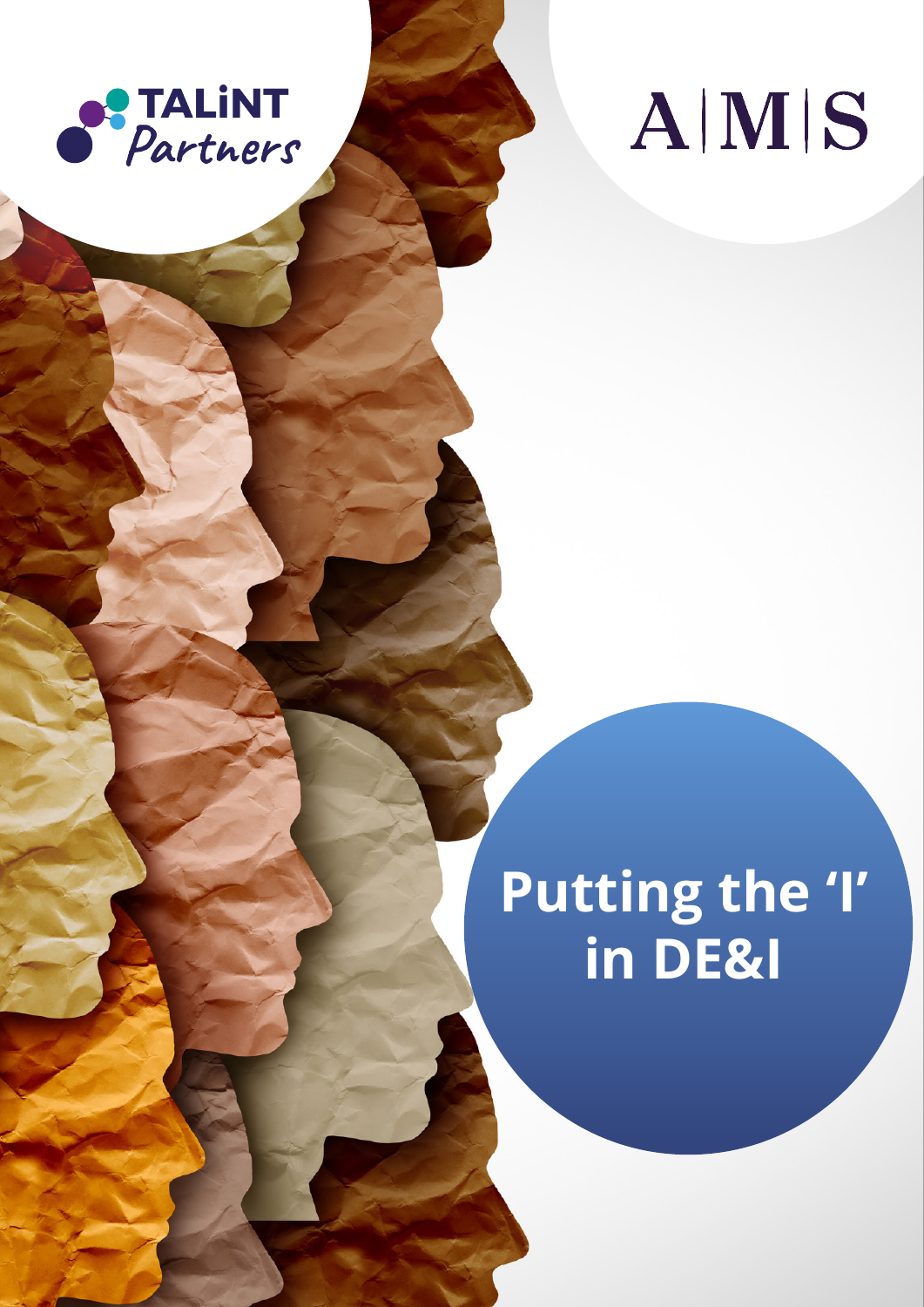### **Putting the 'I' in DE&I**

**Overwhelmed by DE&I? You're not alone. Talent leaders are faced with hiring a diverse workforce in a talent-scarce market and in limited time. So, how are organizations managing successful DE&I initiatives in the current market?**

On the Thursday 24th of February, TALiNT Partners, in partnership with global workforce solutions firm AMS, hosted an in-person, roundtable discussion with HR, DE&I and Talent Leaders in Atlanta. The event was held in the Oak Room at Del Frisco's Grille situated in the bustling neighborhood of Buckhead.

Judy Ellis, Senior Vice President and DE&I Advisory at AMS opened the discussion by asking the question: "How do you create buy-in to corporate DE&I initiatives in a way that everyone in the organization feels engaged and committed?"

She referenced a recent employee sentiment study to come out of a large employer where 25% of respondents viewed DE&I programs negatively. "Clearly, 75% were positive but such a sizeable minority is likely to impede meaningful progress; not least by making it simply too hard and too tiring for those within in the organization trying to drive change," added Judy.

Sherika Ekpo, Chief Diversity and Inclusion Officer at Anaplan made the important observation that a big part of the problem is that whilst the vast majority of people want to do the right thing, DE&I can often feel like it's added on top of everything else and for a lot of executives in today's market (especially TA execs) it can all feel a bit overwhelming.

Sherika's advice was threefold: "Make sure DE&I is primarily focused on the benefits for the



Ken Brotherston Chief Executive TALiNT Partners

internal audience and not only the external one; if you have set aspirational goals, explain very clearly how you got there (both in terms of the actual objectives and the metrics) and, perhaps most importantly, continuously 'sell the problem' in other words, it's imperative to keep reminding people why DE&I is important as too often the outcome isn't seen in this context."

When it comes to DE&I strategies, communication is critical and while it doesn't have to be expensive it does take time so it's important to manage expectations and not expect quick wins.

#### **FOCUS ON THE I AND NOT THE D**

This is an increasingly common theme when it comes to how to land DE&I well and, whilst it is overly simplistic to say: 'Just do inclusion', there is a growing understanding that it is the key to long term success. Put directly, not only will DE&I fail if your diverse talent leaves, but it will also have been seen to fail, sending out a powerful message that says: 'diverse talent doesn't thrive here'. 

We often find inspiration from unlikely sources: *"If everyone is thinking alike, then no one is thinking at all."*

Whilst there is some debate as to the provenance of the quote above and whether it came from Benjamin Franklin or General Patton, from an organization's perspective, it is as true now as it was then. This is where Employee Resource Groups (ERGs) have a pivotal role to

#### *"Make sure DE&I is primarily focused on the benefits for the internal audience and not the external one…"*

Sherika Ekpo, Chief Diversity and Inclusion Officer at Anaplan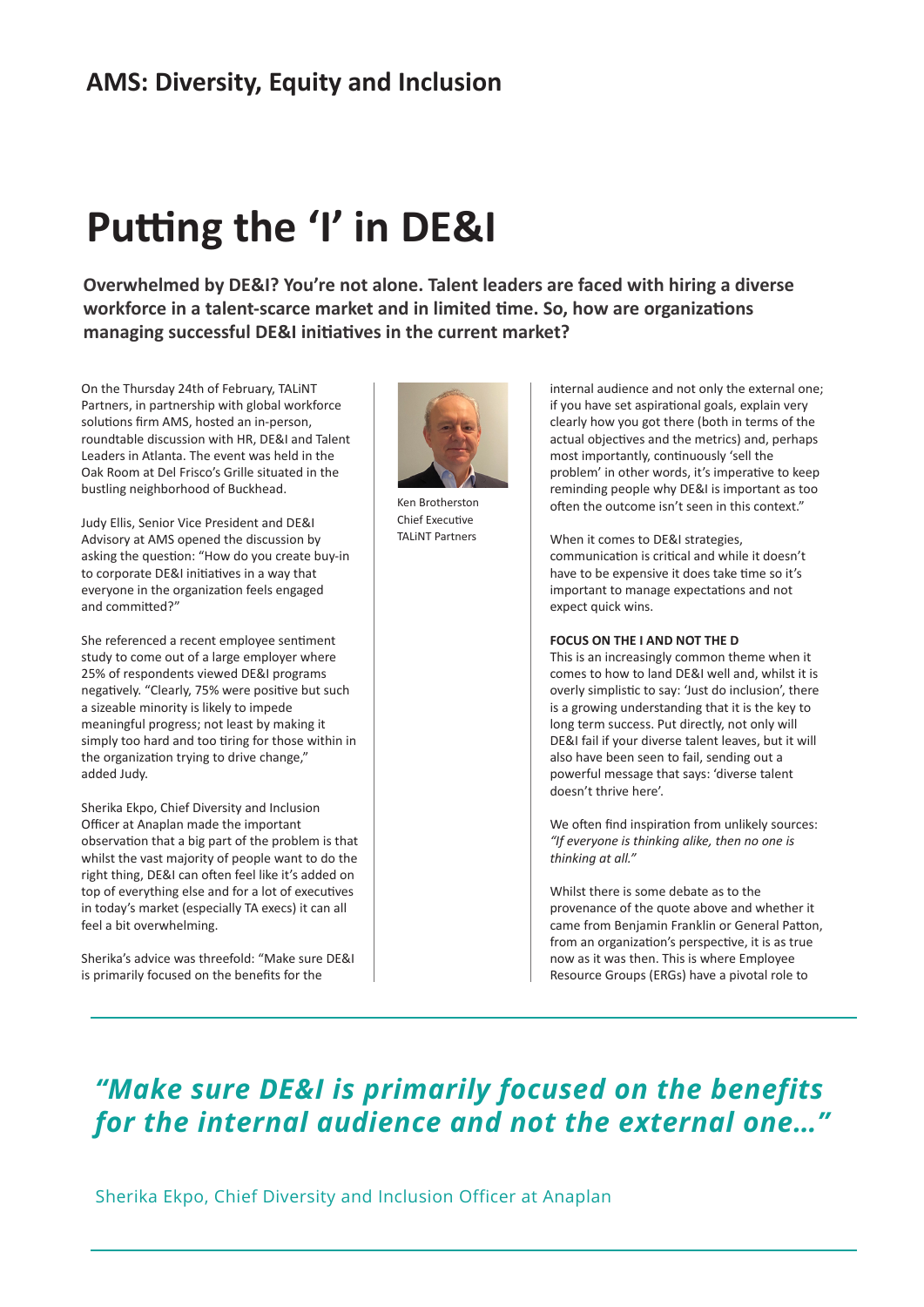

play. Our group of delegates had a lively debate about ensuring ERGs remain business relevant – perhaps becoming Business Resource Groups – but all agreed that they are an incredibly important resource in developing new ideas, keeping leadership engaged and hopefully acting as an early warning system to identify issues. 

But whether it's an ERG or BRG, tying DE&I programs to business goals is important to stop them being seen as purely performative and, again the point was made: 'Lead with the goal, not the metrics'.

But of course, tracking progress against DE&I goals is essential as proof points of organizational commitment and Liz Freedman, Global Head of Talent and DE&I at IHG Hotels & Resorts, gave a powerfully succinct response to how IHG determines which metrics are key for them on a global and market basis. "Inclusion and wellbeing are key measures across our global organization. However, representation in the leadership ranks varies across countries and functions, where demographic focus is likely to differ relative to gender, ethnicity, or nationality. There isn't a single global solution."

Having opened the conversation, Judy rounded up the discussion by again reminding us that whilst driving DE&I is hard and complex, the benefits that successful DE&I strategies bring to an organizations' culture, ability to attract talent and ultimately their long-term successes are huge.

 *"How do you create buy-in to corporate DE&I initiatives in a way that everyone in the organization feels engaged and committed?"*

> Judy Ellis, Senior Vice President and DE&I Advisory at AMS